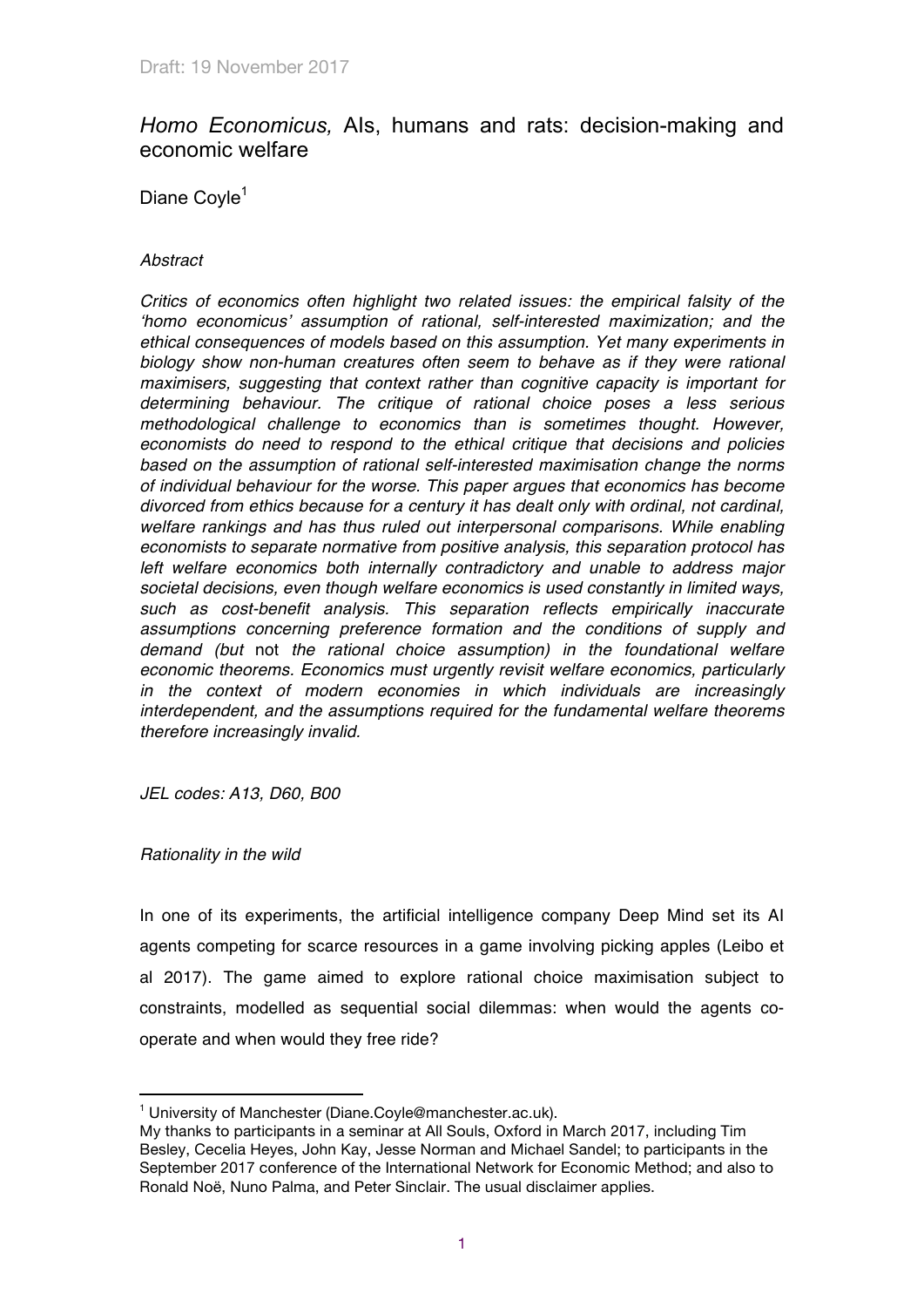These AIs used 'deep reinforcement learning' meaning the algorithmic agent, "Must learn to maximize its cumulative long-term reward through trial-and-error interactions with its environment." They were designed to make decisions like *homo economicus*, rational actors in a classic economic model of constrained optimization, and each formed part of the environment to which they had to respond.

All was co-operative harmony when apples were plentiful. When they became scarcer, the AIs became more aggressive, ultimately attacking each other. The more intelligent the AI, the more aggressive it became as the competition got tougher. This result from artificial intelligences programmed to act like *homo economicus* would seem to confirm the prejudice of those critics of economics who regard this key behavioural assumption, rational self-interest, as unrealistic, distasteful, or both. Many critiques of mainstream economics have focused on the construct of *homo economicus*, arguing that humans more often demonstrate altruism and mutual concern. For example, Bowles (2004) argues that an empirically adequate behavioural account of economic decision-making must incorporate rules-of-thumb. The expanding behavioural economics and psychology literature lends support to the argument that *homo economicus* is an inappropriate assumption about how humans take economic decisions. Whatever one's views about the morality of maximising behaviour, there is convincing evidence that in many contexts it is empirically incorrect. Alternative assumptions have come to be widely used in applied economics (Pesendorfer 2006).

However, another large category of experiments, in biology, has looked at the behaviour of many types of creature or other entities such as bacteria in varying conditions of resource scarcity. Sometimes these demonstrate strong emotional reactions, such as sharing with a friend, or punishing cheats even at a cost to themselves. But they also often seem to act like self-interested maximisers, for example being willing to write off sunk costs, appearing to calculate conditional probabilities correctly, or deriving consistent exchange rates of grapes for cucumbers, as would be predicted by economic models of constrained optimisation (see for example De Waal, 2006; Hammerstein and Noë, 2016; Herbranson, 2010; Hurley & Nudds, 2006). The kind of trade that takes place in these biological markets is not well-characterised by simplistic economic models. However, they do appear to be consistent with models of constrained optimization in the presence of information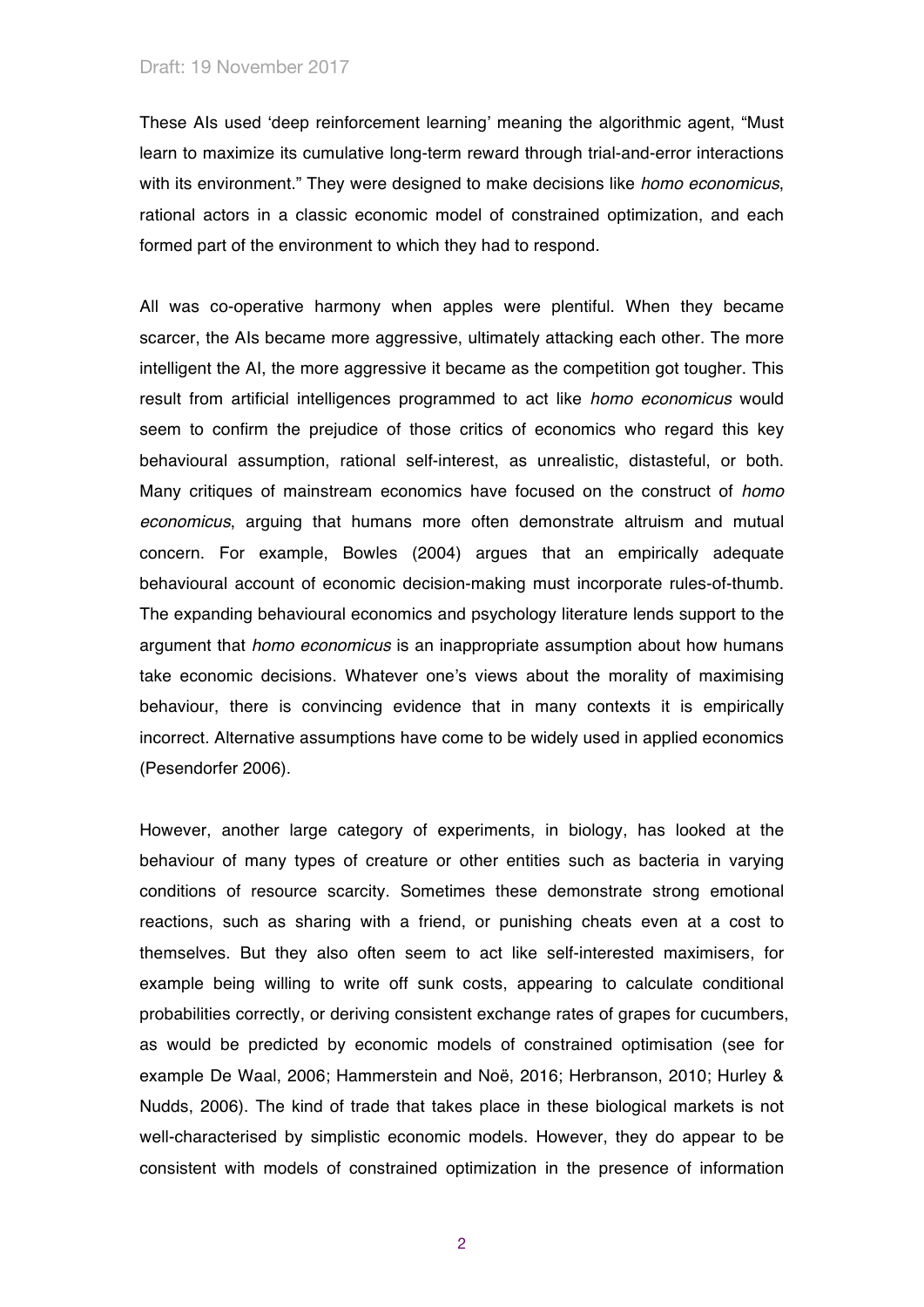asymmetries and transactions costs, or in other words models that are everyday fare in modern mainstream economics.

These results from the three sets of experimental results, in AI, biology, and in human psychology, raise the obvious question: given that all these types of entity can sometimes solve certain economic tasks as if rationally, what is the role of assumptions about cognitive capacities in describing the behaviour of these different entities – AIs whose cognitive capacity is beyond doubt, living entities including fungi and bacteria with no neurons and therefore no cognitive capacities, and humans? This is not a question about similarities or differences in the 'deep plumbing' of the minds of different kinds of creature (or algorithms); similar behaviours clearly cannot imply the same kinds of cognitive processes. The answer must be linked to the evolutionary process of specialisation and exchange by individual entities, subject to resource constraints, in a range of contexts. Cognitive mechanisms cannot match the results of natural selection over long periods in the case of recurring problems or choice contexts.

In addition, individual human choices are socially as well as environmentally contextualised. There is more social complexity among humans than among many other biological creatures, or AI agents. And as Leibo et al (2017) conclude: "The complexity of learning how to implement effective cooperation and defection policies may not be equal. One or the other might be significantly easier to learn." Cooperation is highly complex, computationally; self-interested maximisation is easy. Scarce resources make co-operation more costly. Context is everything.

This has been acknowledged on occasion in the economics literature. One example is Becker (1962), demonstrating that market outcomes consistent with the constrained optimisation rational choice theories can come about even when individual choices are wholly 'irrational', either making random choices or being inert. With no assumed set of preferences or utility function, changes in the opportunity set deliver a classical downward sloping demand curve. "The market would act as if 'it' were rational not only when households were rational but also when they were inert, impulsive, or otherwise irrational." The market outcome is the result of changes in the opportunity set and relative prices. The individual cognitive process is not relevant.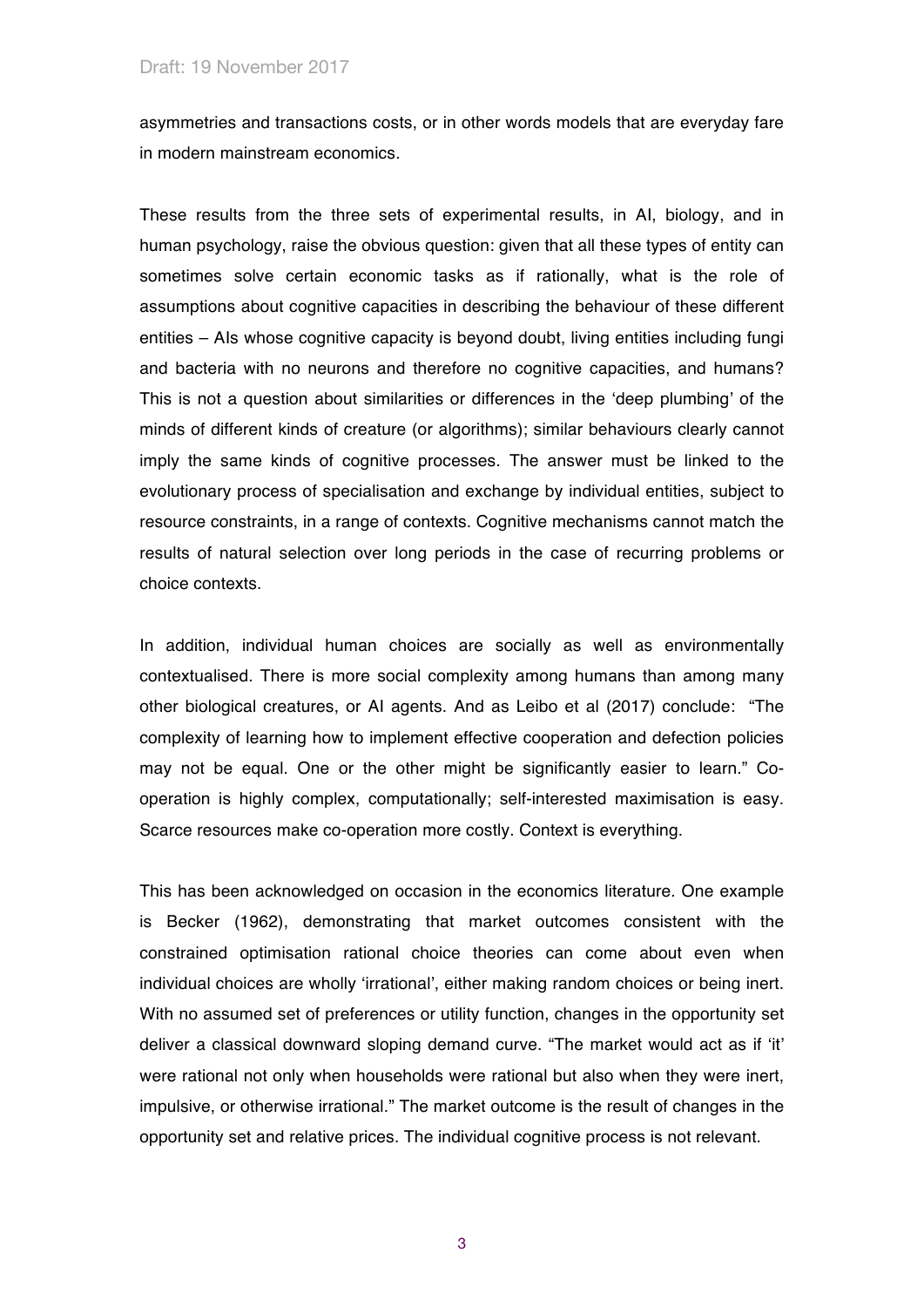We have much to learn about human decision making in economic domain. This research is under way in labs and field experiments, in a thriving research programme. Economics is steadily incorporating 'behavioural' assumptions into its models, economists on the whole content or even eager to accept alternative motivations where these are empirically useful. There is immense interest in the field of behavioural economics, although this too may turn out to be a red herring if we take seriously the insight from both biological markets theory and information theory (Smith, 2017) that context rather than cognition is important in determining behaviour, and the challenge for economists (and others) is therefore identifying when decisionmaking contexts are comparable.

This enthusiasm for lessons from other fields is in line with a broader turn in the past two decades away from theory toward empirics, particularly among younger researchers, according to a review of the leading economic journals (Hamermesh, 2013). Several long-neglected or sidelined fields such as economic history and geography, and the study of institutions' role in economic outcomes, have seen significant revivals. Much of the interesting work in economics, attracting young researchers and graduate students, is on the borders with a range of neighbouring disciplines, not just psychology and cognitive science, but also history, geography, information theory, evolutionary biology, complexity, political economy. So not only is the critique of the *homo economicus* construct not as straightforward as an empirical matter as it seems, but it is also the case that economists are deeply interested in the empirical realities of economic decision-making. Few are perturbed by the assaults on *homo economicus*. On the contrary, many economists see this as an exciting research agenda.

#### *The separation protocol: is and ought in economics*

Yet the fact that the terrain of human decision-making is complicated, and that sometimes the rationality assumption will be valid and sometimes not, leaves the related frequent criticism of economics, which is that rational self-interest is – at least sometimes – unethical, and people *ought not* make their decisions that way. Furthermore, it is argued, the assumption of calculating self-interest encourages people to act in unethical ways as it gives them a justification for such behaviour, or a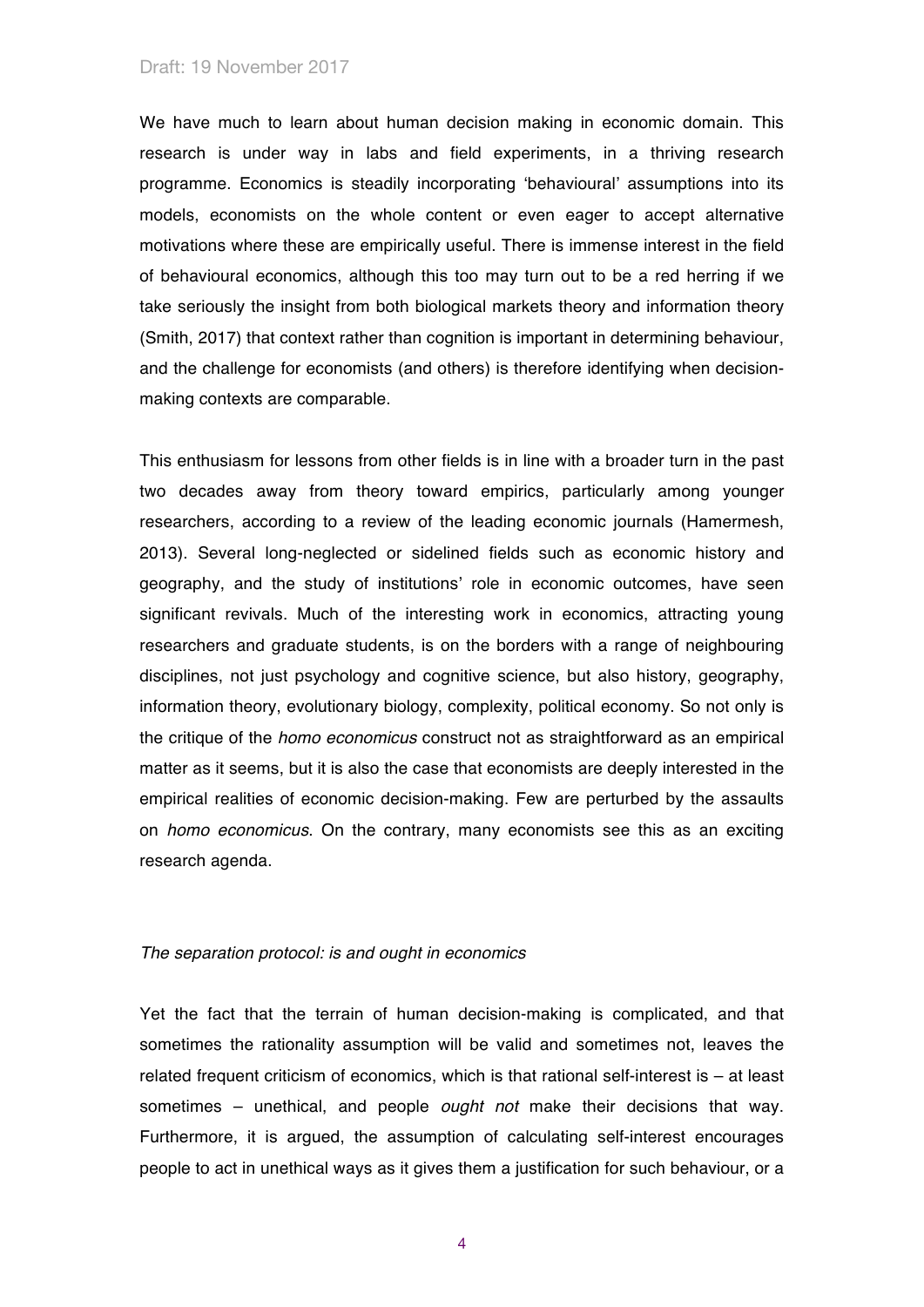social signal that it is acceptable: it is 'efficient', or it is just the way things are in the 'real world'. Bowles (2016) and Sandel (2012) offer examples of policies that are based on the assumption of self-interested maximisation inducing people to behave in more self-interested ways than they otherwise would. This line of criticism has drawn relatively little response from economists, and I argue here that the reason lies in the weak foundations of welfare economics – although they are weak for other reasons. Although welfare economics necessarily underpins policy evaluation, and is widely used in practical contexts (such as cost benefit analysis and competition assessments), economists have paid almost no attention to its theoretical justification or empirical validity since the 1960s.

Although for the critics of the subject, the *is* and the *ought* are inseparable, economics has insisted for more than 80 years – since Lionel Robbins' famous (1932) description of the subject – on a strict separation between positive and normative. Pigou (1908) represented the older tradition, writing: "Ethics and economics are mutually dependent." Indeed, Adam Smith made the same link. While realistic about human nature, he observed that everyone appreciates that, "[H]is own interest is connected with the prosperity of society." (Smith (2000, 1759); see also Rothschild (2001)). In a departure from this tradition, the positivist movement spearheaded in economics by Robbins and others led the discipline to rule out cardinal measurements of welfare and inter-personal welfare comparisons. Robbins (1932) claimed that economics and ethics were on 'different planes':

"Economics is neutral as between ends. Economics cannot pronounce on the validity of ultimate judgments of value."

Modern economics has assumed since then that utility is ordinal, not cardinal, and is therefore inherently not comparable between individuals. This separation protocol is still widely adhered to in the economics profession. For example, in a well-known essay, Milton Friedman (1953) wrote:

"Positive economics is in principle independent of any particular ethical position or normative judgments. … Its task is to provide a system of generalizations that can be used to make correct predictions about the consequences of any change in circumstances. Its performance is to be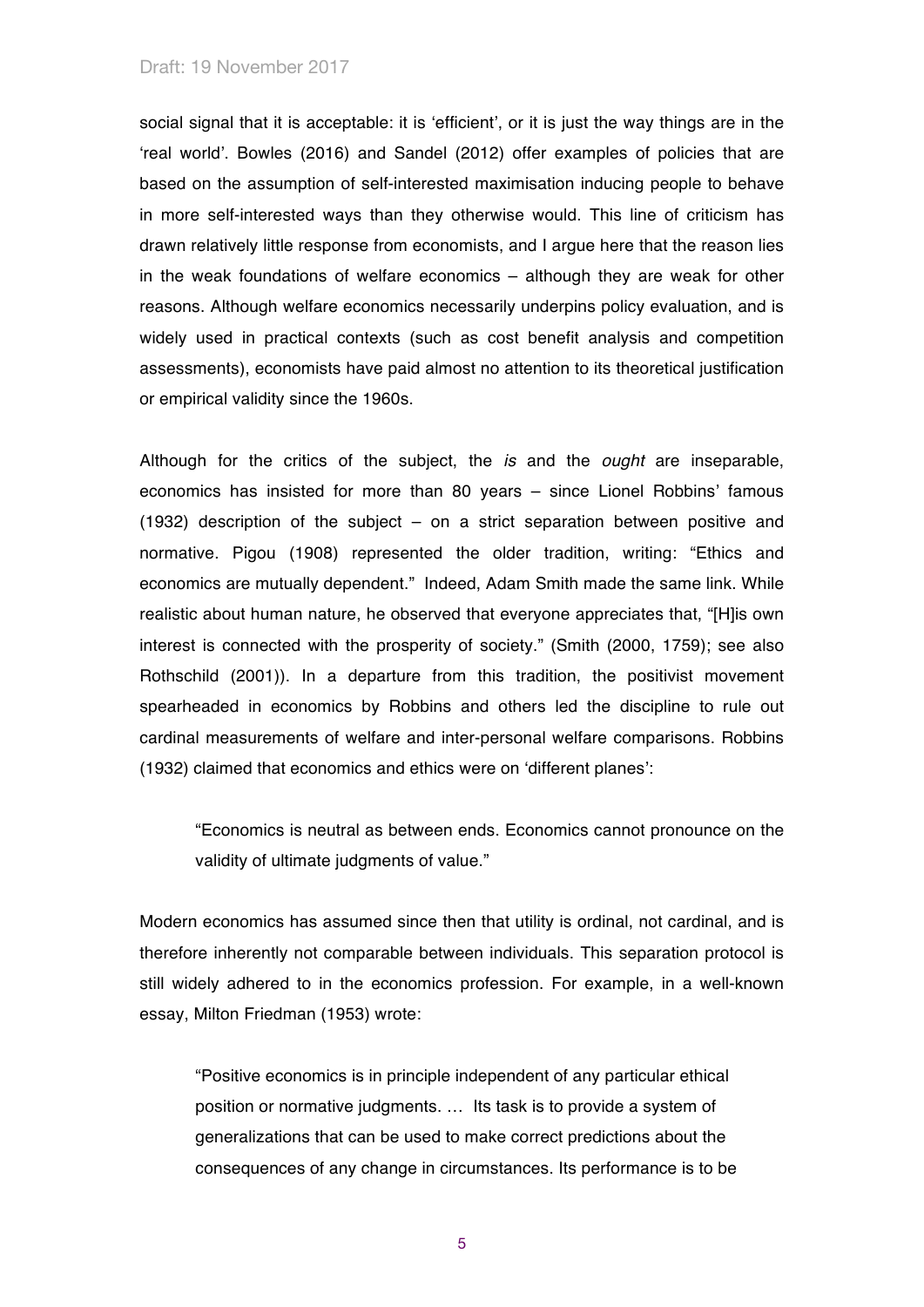judged by the precision, scope, and conformity with experience of the predictions it yields. In short, positive economics is, or can be, an 'objective' science, in precisely the same sense as any of the physical sciences."

(See also Blaug, 1992). Many economists continue to see their discipline as largely contributing 'positive' insights, even as they also accept that many economic decisions or policy choices involve value judgements. There is certainly great merit in the implied effort to distinguish scientific knowledge from value-driven conclusions; without honourable efforts of this kind, there would be no room for policy debates seeking to find common ground between competing values and interests. Economists are able to derive solid policy-relevant empirical results, particularly in the realm of applied microeconomics. This includes evidence about 'behavioural' choices, where insights from economic research indicate policies that seem likely to improve individuals' economic welfare under any reasonable ethical framework (for example, Chetty, 2015). If everything is political, the floodgates are open to ignoring such evidence.

However, the separation protocol hamstrings welfare economics, and therefore calls into question the validity of many practical applications of economics to policy choices. The protocol is manifested in the Pareto improvement criterion: a policy can only be said to increase aggregate social welfare if it makes at least one person better off, and no-one worse off. This is so obviously restrictive that economists have often argued (following Hicks (1939) and Kaldor (1939)) that a policy is welfare improving if the winners can (at least in theory) compensate the losers. This is sometimes called the potential Pareto improvement criterion. However, Scitovszky (1941) not long after, and subsequent authors (for example, Baumol, 1952; Roberts, 1980), have demonstrated that the Kaldor-Hicks compensation criterion is logically inconsistent unless unreasonable assumptions are made about individuals' preferences. For any intervention will change relative prices, and therefore the optimal quantities of goods for each individual, making it possible for both a given policy and its reversal to be Pareto improving if individual preferences for goods differ – a logical inconsistency. As Baumol put it, the Hicks-Kaldor criterion: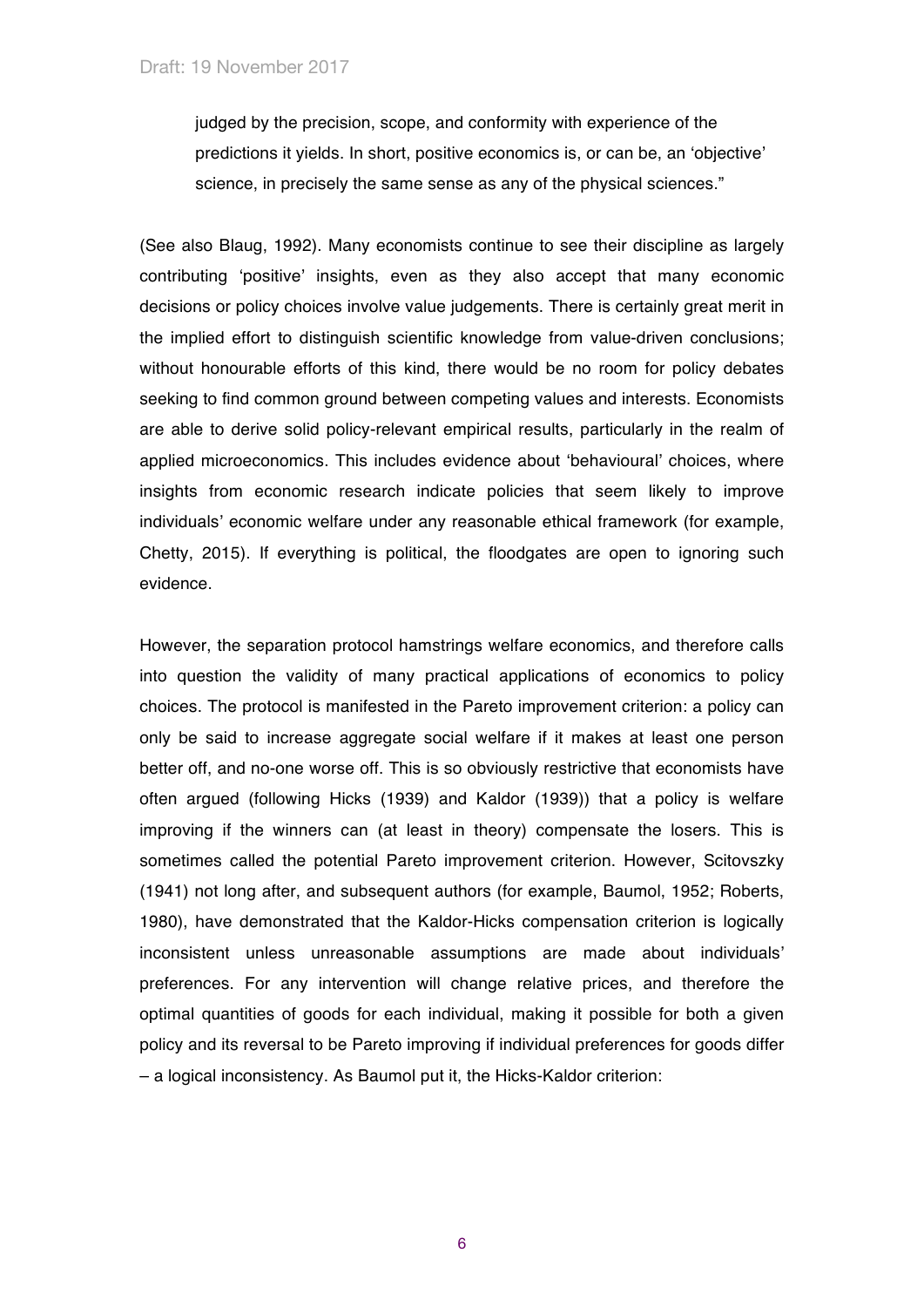"[H]as not eliminated the problem of interpersonal comparison of utility. It has only subjected utility to the measuring rod of money, a measuring rod which bends and stretches and ultimately falls to pieces in our hands." (p89)

The problem of assessing the economic welfare impact of policies gets thornier still when moving from the two-person two-good world to aggregate outcomes for society. Welfare economists had long noted that any aggregation involves an implicit value judgement about distribution (Graaff, 1957). In principle, the concept of a social welfare function (SWF) (Bergson, 1938; Samuelson, 1947) reintroduced normative judgements explicitly. The economist or policymaker can specify an objective function – say equal outcomes, or the maximin critierion – and aggregate individual utilities with appropriate weights. However, in his famous Theorem, Kenneth Arrow (1950) established that there is no aggregation procedure from individual utility to social welfare that will satisfy the Pareto criterion, and a small number of other seemingly reasonable assumptions. Although Sen (1970, 2017) has shown that aggregate social welfare can be defined when the assumptions (particularly unrestricted domain) are relaxed, Arrow's theorem is a formal statement of the obvious truth that there are unavoidable conflicts of interest or dilemmas in society. The 'impossibility' is the result of a clash between trying to make a value judgement in terms of a SWF while excluding the possibility of interpersonal welfare comparisons.

Economics students are nevertheless socialised to glide from the basic microeconomics of individual utility maximisation to a somewhat vague sense of maximising social welfare, looking for Pareto improvements. Arrow is mentioned reverentially, perhaps even proven, only to then sit quietly on his pedestal. The second best theorem (Lipsey and Lancaster 1956) is mentioned, then quietly set to one side. Young economists are taught through the first and second welfare theorems that, under certain assumptions, the competitive market equilibrium is Pareto efficient; and that given any initial allocation of resources, a Pareto efficient outcome can be reached through exchange. The point that, given any initial allocation the domain of potential Pareto improvements will be small, is overlooked.

Resting on the scaffolding of utilitarianism and general equilibrium theory, these assumptions are: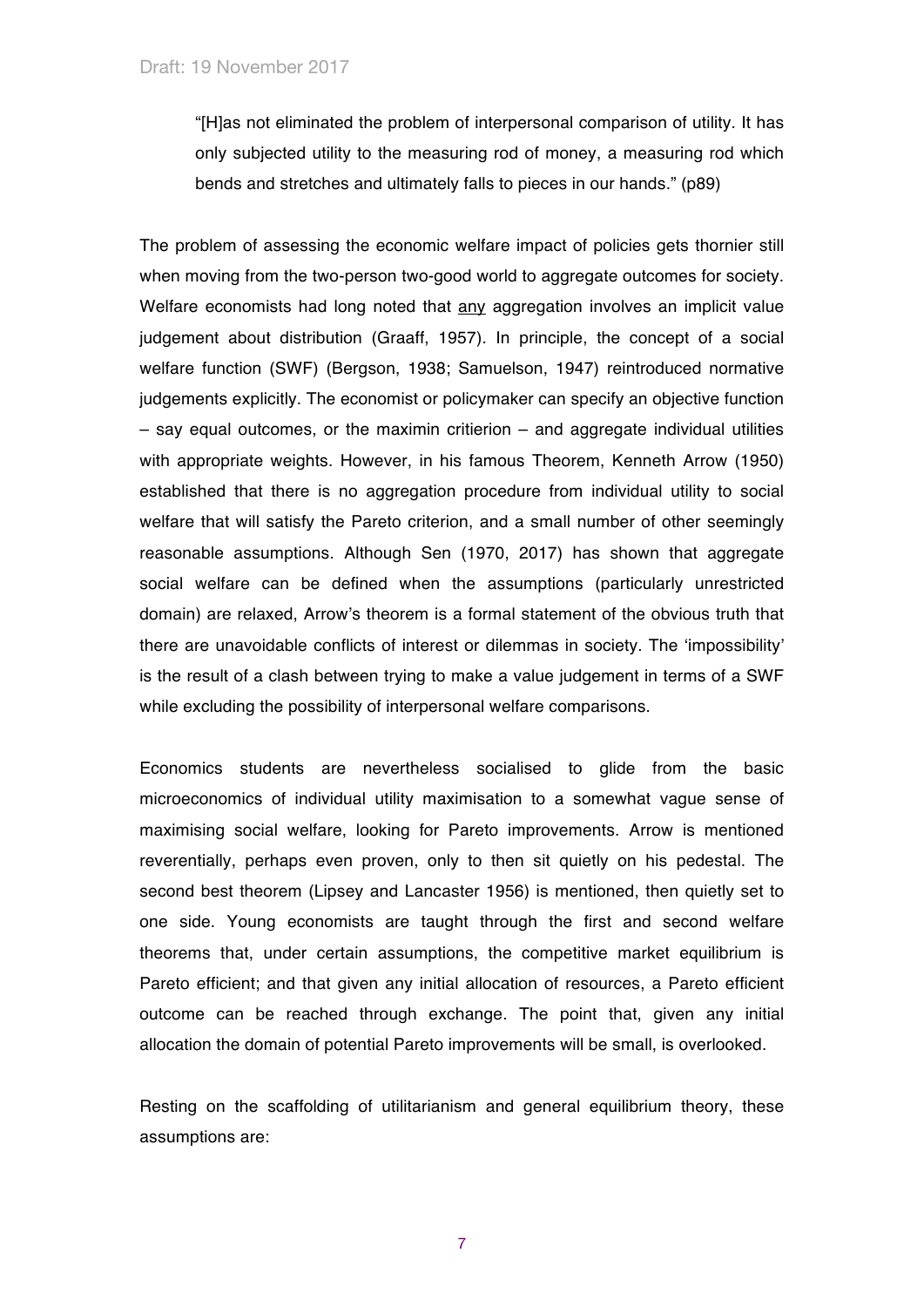- Consumers and producers are rational and self-interested
- Individuals have fixed preferences (over all current and future goods)
- Individuals have full information
- There is competition with no barriers to entry (or exit) (and therefore no increasing returns to scale)
- Private and social costs and benefits are equal (there are no externalities)
- Goods are rival if I use it, you can't
- There are complete markets (including for all future goods)
- Goods are owned and able to be exchanged there are property rights and the law enables and enforces transactions
- Individuals maximise their utility/profit
- Individual utilities can be aggregated

None of these assumptions is empirically valid (although, as noted earlier, the work on biological markets indicates the one most often criticised by others, the rational choice assumption, may be less troubling than the others at least in the context of collective outcomes). However, the most significant divergence between assumptions and reality, threaded through several on the list, is the separation between individual and social: the absence of externalities and increasing returns, for example, the assumption of fixed (rather than socially influenced) preferences, and the assumption of full information (rather than asymmetric information where the asymmetries may be determined by other people).

Nevertheless, the idea of competitive market equilibrium as the optimum outcome is a powerful benchmark. It was cemented into place by the co-evolution of events, political developments and economic ideas in the 1970s and 80s. Margaret Thatcher and Ronald Reagan implemented in their policies and philosophies a version of economics nurtured in think tanks and some universities during the whole of the postwar period (Stedman-Jones, 2012). In the evident macroeconomic failures of the 1970s, and the collapse of the centrally planned economies in 1989, the course of events seemed to validate this shift in public philosophy. Academic economics in turn embraced rational expectations, public choice and real business cycle theory, in a market turn that (I argue elsewhere) reached its high water mark around 1990 and has since been ebbing slowly (Coyle, 2007).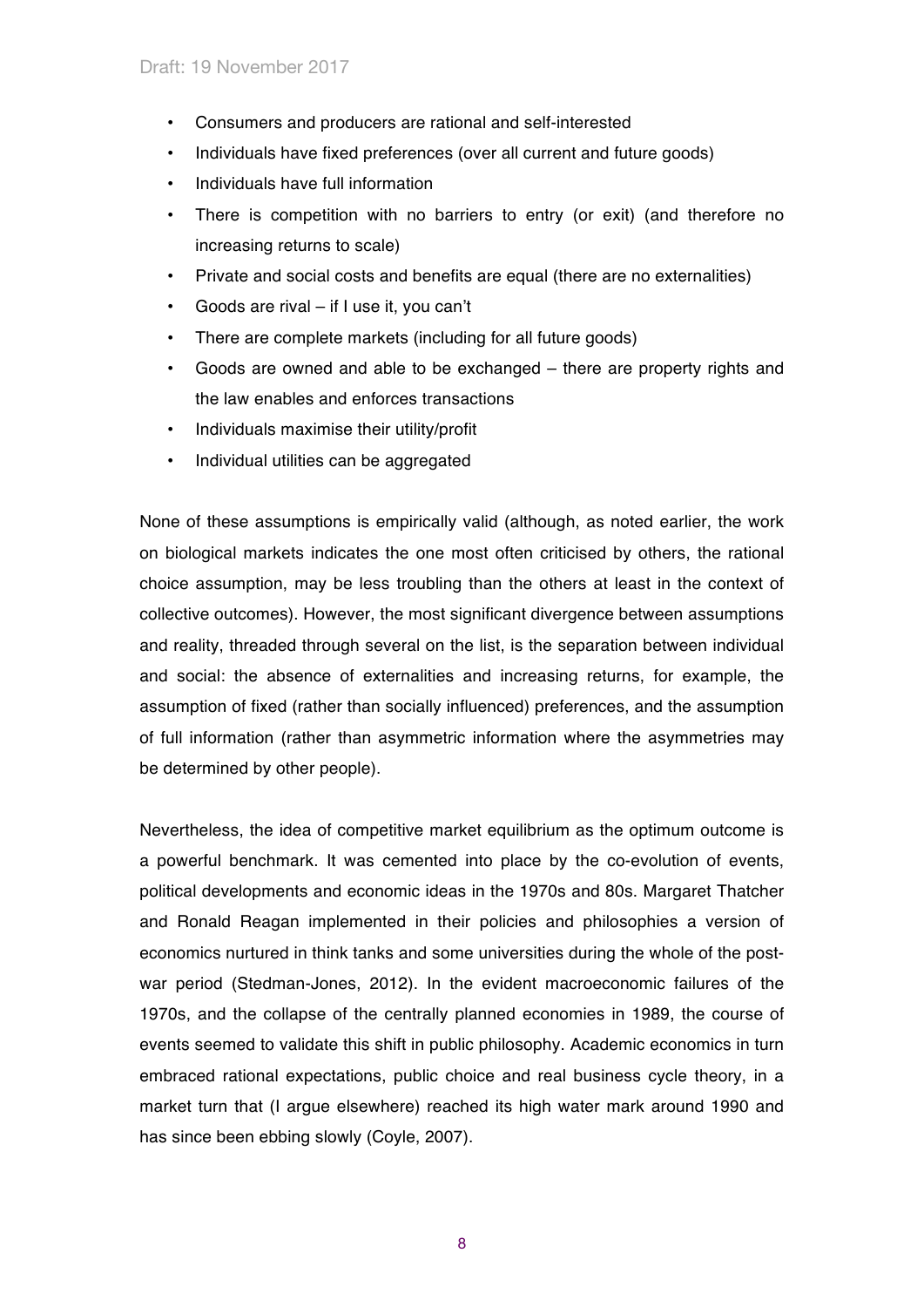Whereas Pigou, the key early codifer of welfare economics, interpreted the presence of extensive market failures as a rationale for government intervention to achieve desired social outcomes, including for example redistribution to people on low incomes (Kumekawa, 2017), in the late  $20<sup>th</sup>$  century the presumption was reversed: governments should only be intervening to fix specific, identified market failures. Indeed, 'government failure' was invoked in the public choice literature as at least an equally significant pitfall for the policymaker (Le Grand, 1991). Yet, as Baumol (1952, p165) noted, the conclusion that the market knows best derives entirely from the list of assumptions meaning there is no inter-dependence in individuals' preferences and utility outcomes. The reasoning is circular. The assumptions are not neutral.

Thanks to the separation protocol, though, economists' technocratic instinct remains strong. The task of the economist interested in public policy or social outcomes is technical: identify the relevant market failures, and appropriate correctives, leaving value judgements to others, the philosophers or politicians. Economics is concerned with normative questions, and economists have values and views, but the specific disciplinary contribution is technocratic. And this is surely right up to a point. Given a preferred outcome, inevitably based on ethical criteria, economics *does* provide theoretical and empirical tools to analyse how it might be attained. The subject has a tradition from Smith (1759) to Sen (2009) of explicitly adopting the perspective of the 'impartial spectator', taking into account other people's perspectives, in public reasoning. The majority of economists are therefore comfortable with their practice of attempting to separate value judgments, including their own, from an analysis of what *is* – and indeed most attempt to observe that separation honourably. This is easier in some fields, such as many areas of applied microeconomics, than in others, particularly macroeconomics, where the assumption that the economy can be characterised by a 'representative agent' has been both widely used and powerfully critiqued (Jackson and Yariv, 2017).

#### *Implications for economic policy*

The separation protocol severely hampers the economic analysis of public policy questions, where the underlying issue is precisely how to organise the collective use and allocation of resources. This is not to say that welfare economics is not used. On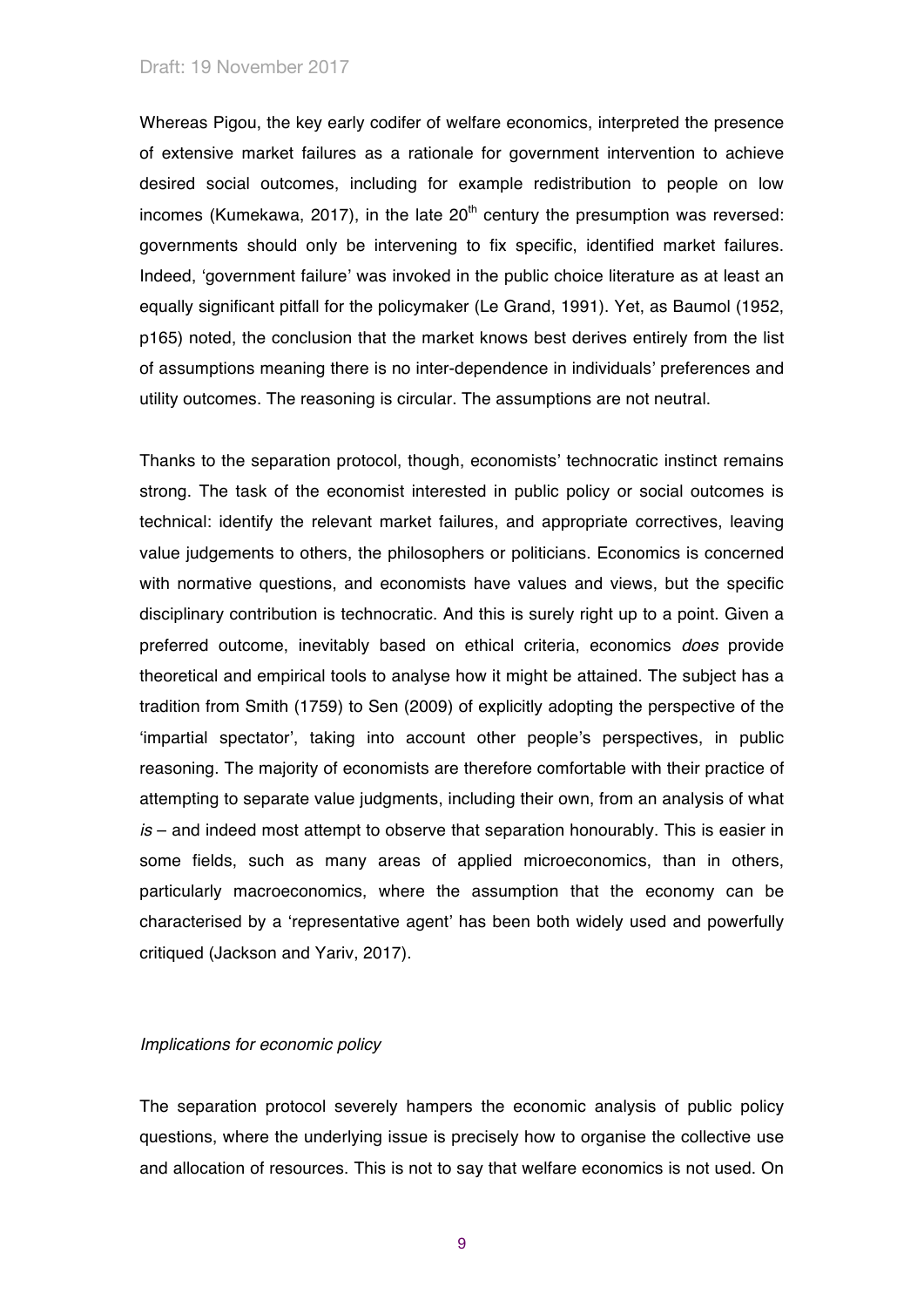the contrary, economists constantly make normative judgements. One instance is cost-benefit analysis (CBA), a widely implemented policy application. CBA tries to evade the issue of cardinal utility measurement by putting all costs and benefits into monetary terms, ideally using a competitive market price, although in practice often using a range of methods for deriving prices at which to calculate and compare costs and benefits. In arguing for the use of market prices, Harberger (1971) did observe that this ruled out certain dimensions people might value:

"These elements-which surely include the income-distributional and nationaldefense aspects of any project or program, and probably its natural-beauty aspects as well-may be exceedingly important, perhaps even the dominant factors governing any policy decision, but they are not a part of that package of expertise that distinguishes the professional economist from the rest of humanity."

Here too, then, is an appeal to the separation protocol. It is not surprising that as the practice of CBA has developed, there have been increasing efforts to take into account 'wider impacts' including environmental externalities, for example. CBA has been criticised in particular from the perspective of environmentalists for trying to put a monetary figure on intrinsic value, on what many people consider to be inherently priceless (Kelman 1981). Economists have tried to address these challenges by extending CBA to a full general equilibrium context (Drèze and Stern, 1987) and by taking account of non-linear impacts such as environmental tipping points (Dietz and Hepburn, 2013). However, the technique simply makes implicit rather than explicit the normative judgements in any policy decision based on CBA by its use of the money metric as the yardstick for comparison. The question of whose benefits and costs is not addressed – this, again, is delegated by economists to the political process. Above all, the method assumes there is no difference between sum of the values of costs or benefits to an individual and the social costs and benefits. Interaction and social influence are assumed away. No wonder many decisions supposedly based on the technical exercise of a CBA have the air of having the result massaged to give the desired outcome.

Many other areas of applied economics also involve an explicit but limited welfare assessment. Examples include competition assessments, where the criteria refer to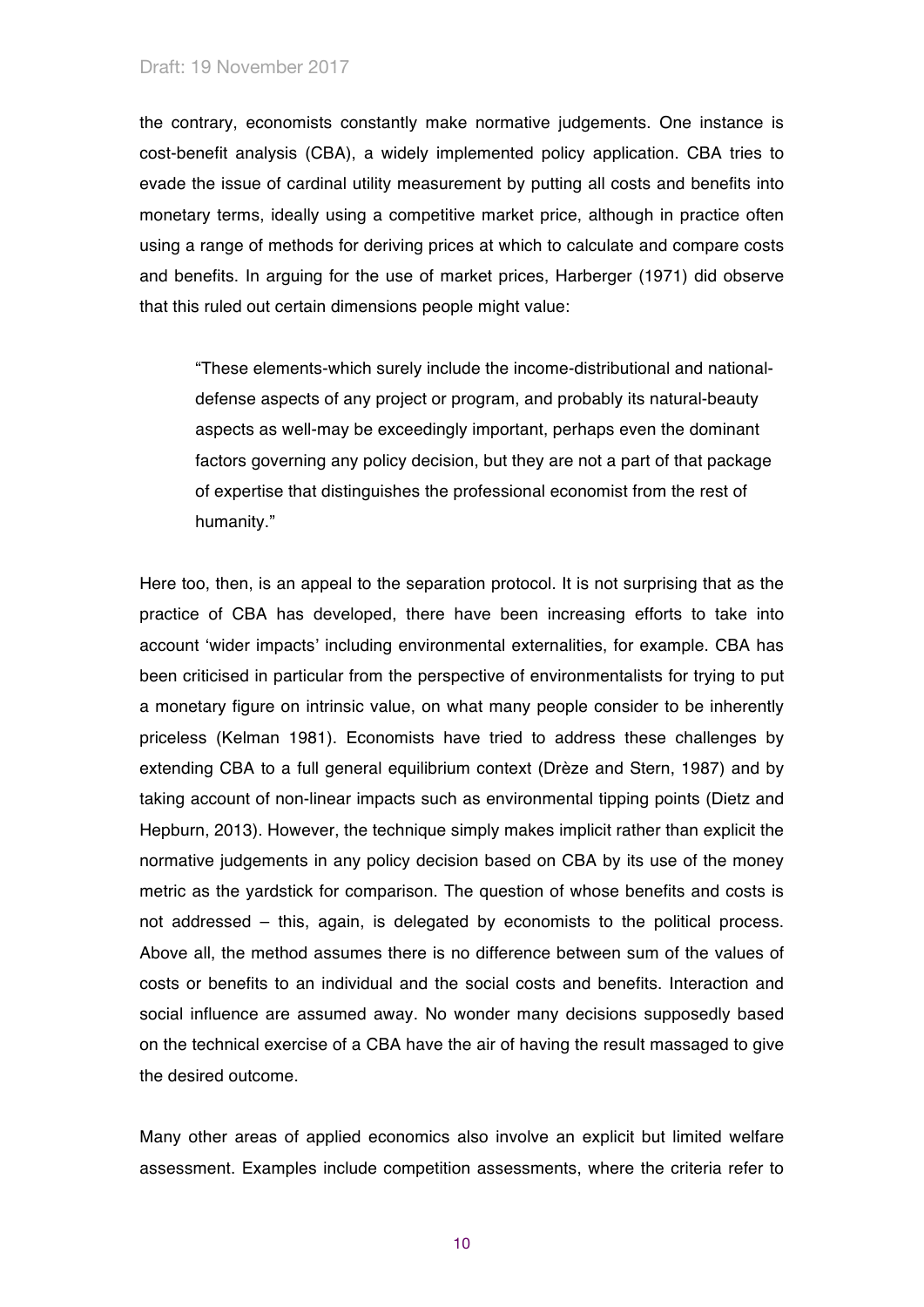the total or consumer surplus in a merger or market dominance context and its counterfactual, or any policy debate concerned about increasing productivity or living standards in the context of endogenous growth or agglomeration economies.

## *The challenge to economics from the economy*

The circumstances in which markets fail are exactly the circumstances in which governments fail too, because they are when private and collective interests diverge the most. What's more, these divergences are growing thanks to the changing character of the economy. Technological innovation has increased the extent and significance of social spillovers, for example in the form of network effects in digital markets or agglomeration economies in economic geography.

Technology has always been social. Even an old technology such as electricity took half a century to manifest itself in higher productivity because of the need to make many complementary investments and to rearrange the organisation of work and home (David, 1990). Even now is difficult for many low- and middle-income countries to deliver a consistent electricity supply. For that matter, power blackouts are not uncommon even now in leading economies such as Denmark, or the United States, when the political and social conditions for generation, distribution and transmission go awry. Complex goods and services at the technological frontier involve large-scale co-operative activities, extensive communication and knowledge, and major investments in tangible and intangible infrastructure. New goods and services are often non-rival and therefore have public goods characteristics. Increasing returns to scale, externalities, and non-rival goods are pervasive in modern knowledge economies. When there is rapid technical change and rapid diffusion, as now, fixed preferences are even less likely to exist than in stable times when it is simply fashion or social influence or learning that change individual preferences. Some of the biggest digital businesses now are even called 'social networks'. Government coordination in terms of public-good research, technical standards, skills and so on is essential for markets to come into existence. The century old 'states' vs 'markets' dichotomy is not a valid empirical description of modern economies. Although there never was a market without the state (or vice versa), their mutual interdependence has increased greatly with the levels of economic complexity and living standards.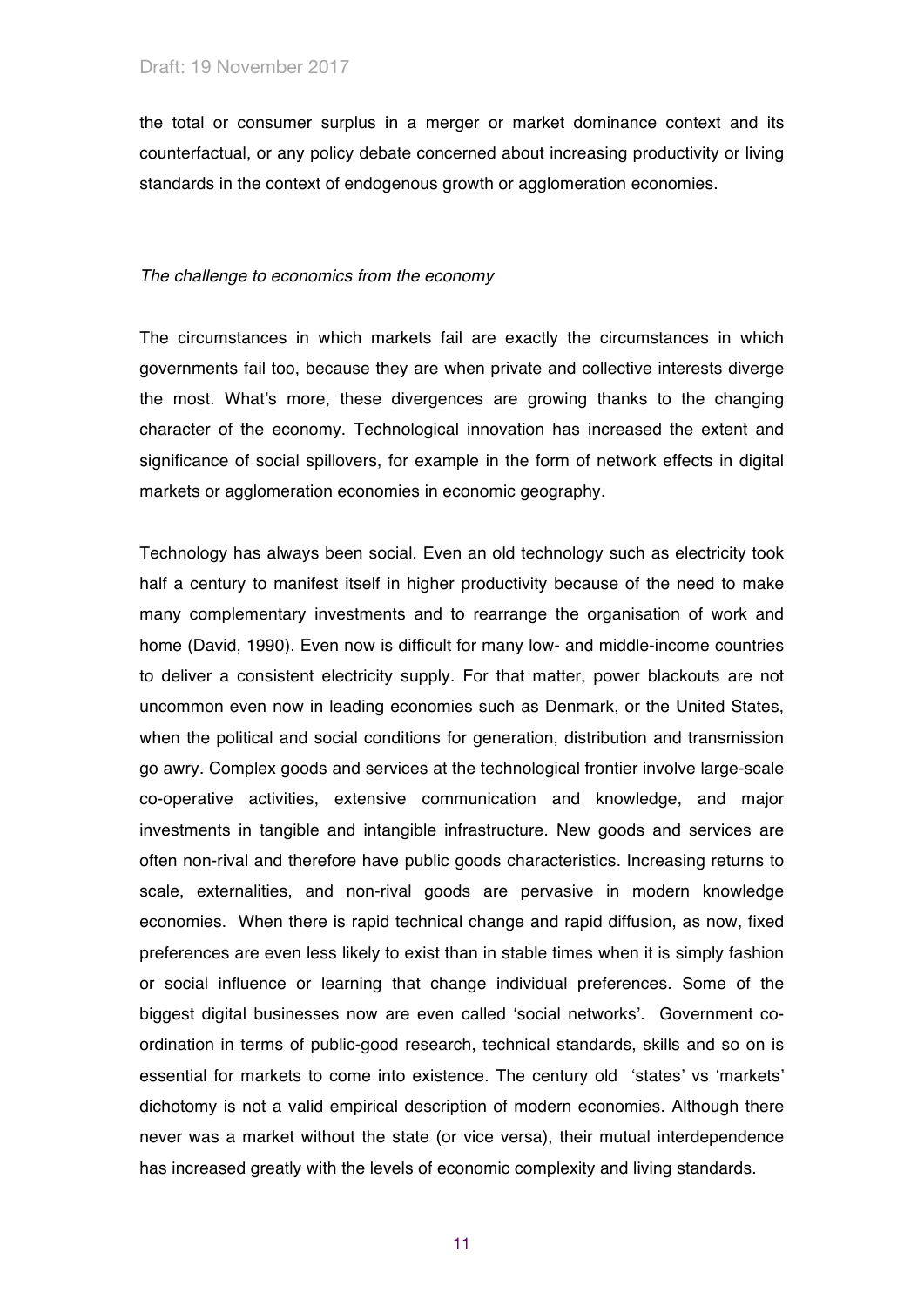Similarly, consider the everyday use of GDP growth as a metric of the success of economic management. While economists will be aware of some well-known failings of GDP to measure economic welfare (such as environmental externalities, or the exclusion of consumer surplus from innovations), the presumption is that higher real GDP means higher social welfare (Coyle, 2014). Yet as any aggregation of individual outcomes involves a judgement (implicit or explicit) about distributional weights, an increase in GDP can only be evaluated at all in terms of economic welfare by taking into account distributional changes (Jorgenson, 2017). Though appreciated in theory since at least Samuelson (1947) or Graaff (1957), this had been long forgotten, until Piketty (2014) and his colleagues brought the generalised increase in inequality since 1980 to public and policy attention.

In this actual economic context, of a growing gap between the assumptions of individual preferences and action in the welfare theorems and the inter-dependence of individuals in actual economies, the welfare economic foundations for analysing public policy are increasingly inadequate. Atkinson (2001) noted that students had stopped studying welfare economics by the 1960s, even though economics was increasingly full of value statements: "[D]espite the prevalence of welfare statements in modern economics, we are no longer subjecting them to critical analysis." This may have been overstating the case. Nevertheless, standard textbooks from the 1970s onward contain technical discussions of Pareto efficiency, the welfare theorems, and consumer and producer surplus; but lack anything resembling the thoughtful discussion in Samuelson (1947). Atkinson argued that economists must consider explicitly the moral consequences of particular models, as the scrutiny might lead them to re-examine their models. Recent changes in the economy make it all the more important to consider revive welfare economics. The economic analysis of public policy choices ultimately is not and cannot be technocratic. The fundamental reason is that individual and collective interests will often diverge. Conflicts of interest and hence interpersonal welfare comparisons are unavoidable, and the Pareto criterion is of relatively little practical use. The fundamental welfare theorems should perhaps be read as a lesson in how *unlikely* unco-ordinated individual exchange alone is to achieve Pareto efficiency.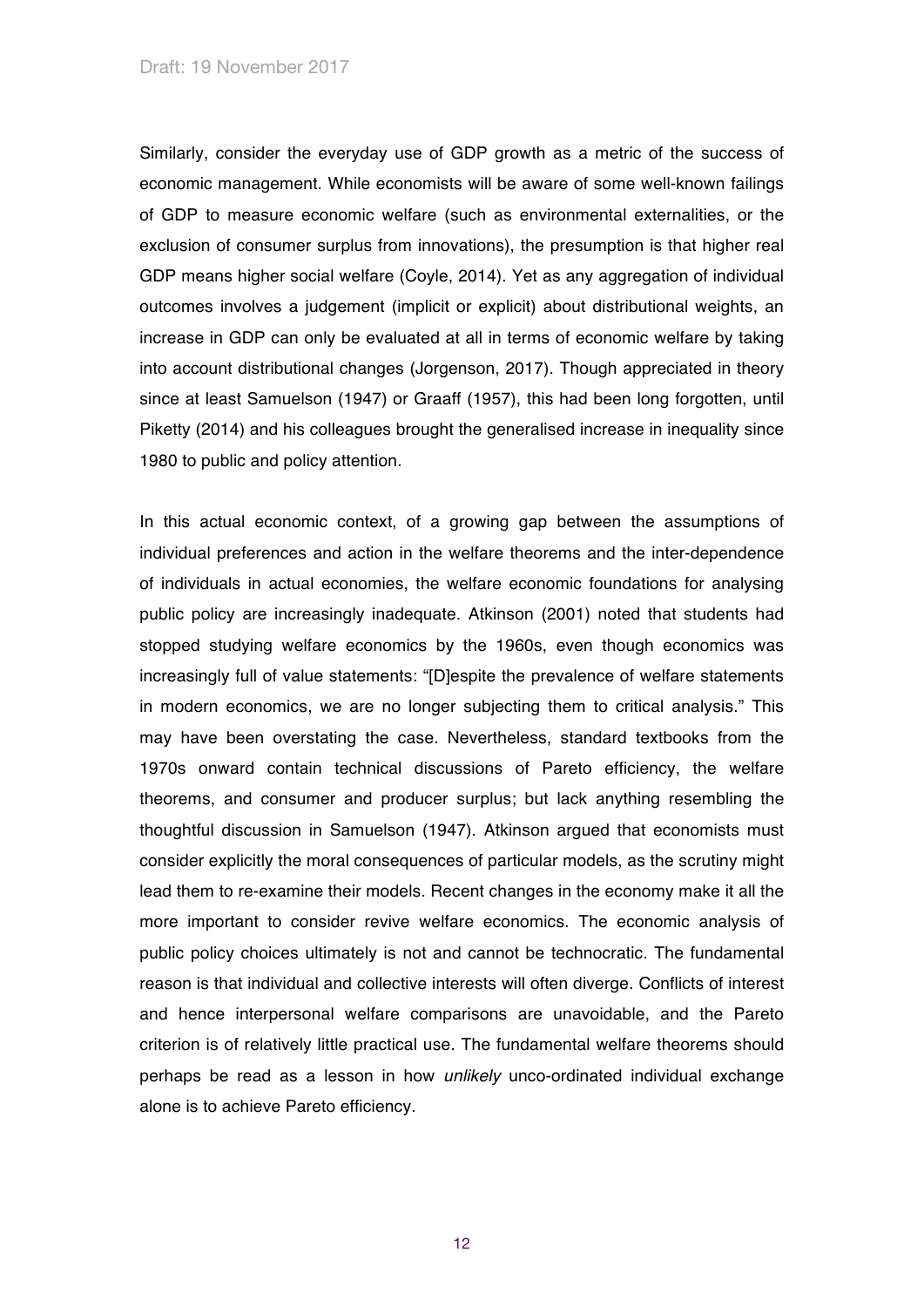#### *How economics has responded*

Thus the assumptions underpinning the standard welfare economic framework are decreasingly realistic. Yet in other fields of economics, the importance of interdependency rather than individualism is widely albeit implicitly acknowledged. The co-evolution of events, political trends and economic thought is apparent. Economic thinking has been responding to financial crises in 1997/98, 2001 and 2008, to the voter backlash against globalisation and 'elites', as well as to longstanding failures such as the inability of economists to explain growth or its absence.

For instance, in addition to the embrace of behavioural economics, already noted, the importance of institutions is widely acknowledged. Old habits die hard and so this can be quite a reductive approach too, but it is a great step forward: institutions by definition involve more than one individual, and are located in place and time. Governments, public bodies, universities, firms, co-ops, charities, temples, unions, families are recognised as alternative means of reaching collective decisions about the use and allocation of resources. Institutions are shaped by asymmetric information and transactions costs – which are standard in modern economics – and also by social preference formation, which is not (Bowles, 2004).

Interdependence is by definition recognised (in some defined ways) in game theory, which has wide influence in economics. The market design literature is similarly inherently concerned with interdependence. In the context of digital markets and financial markets, network theory is of growing importance, where the existence and even the identity of other individuals is core. Environmental economics focuses on externalities, as do studies of network markets. Modern growth theory makes growth depend on knowledge spillovers, people learning from each other, and spillovers are generally seen to be pervasive in advanced economies. There is a growing interest in economic applications of the science of complexity (see for example Colander and Kupers, 2009) and in the lessons of evolutionary theory (see for example Lo, 2017). In short, compared to the 1980s and 90s, the research frontier in economics is transformed (Coyle, 2007).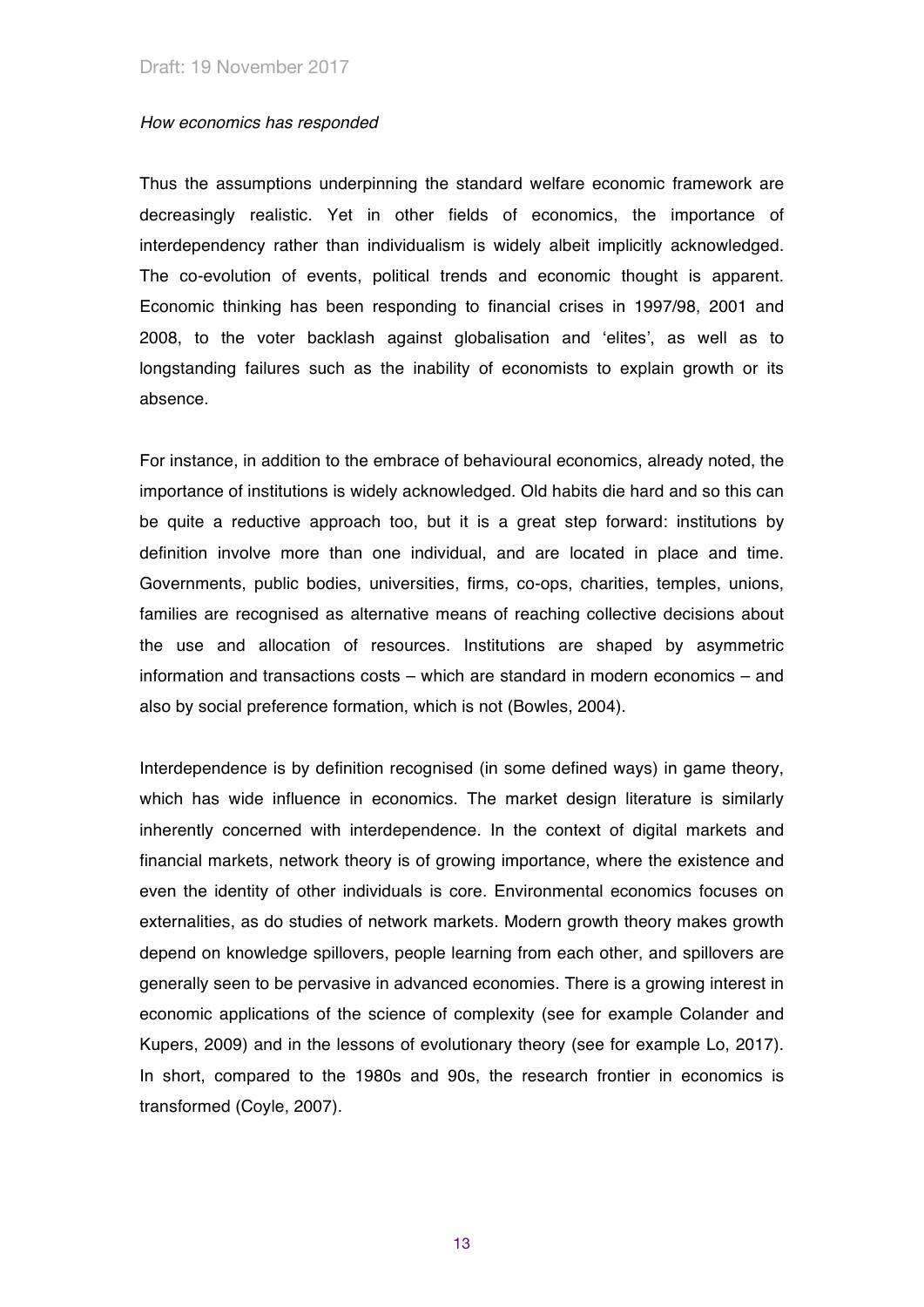Yet the technocratic instinct and the legacy of free market politics leave economic policies still stranded in a narrower and less empirical version of economics than is actually practiced in the academy now. Economic policy makers who were students in earlier decades have firmly internalised the free market framing. Active researchers are engaged in a richer and more realistic economics, in terms of behavioural assumptions and institutional context for example, but have given too little thought to the welfare economics framework, which inevitably constrains the application of their findings.

Nor has there been any rush by the profession to address the critique that economic policies resting on the assumption of rational self-interest actually change individual behaviour. Similarly, the wider possibility that economics is performative does not resonate with economists (Coyle, 2012). Although the practice of economics has changed substantially over recent decades, reflecting an implicit recognition of interdependence rather than individualism, the one area that has not changed is welfare economics. Unless economists revisit the foundations of welfare economics, our ability to respond to today's policy questions will remain limited.

## *Conclusions*

This paper has discussed two common criticisms of economics. One relates to the hypothetical *homo economicus*, a self-interested, rational maximiser. One is that this assumed character is not realistic. The other is that economics can be confined to technical analysis separate from ethical issues.

I have argued that the first of these criticisms is overstated. It is not obvious where biology, neuroscience and psychology will take us: AIs, humans and pigeons (or fungi) can act like rational, self-interested individuals, yet their cognitive capacities clearly differ. We do not yet understand which aspects of context determine when people (or other entities) act in the individual rational choice mode or making 'behavioural' decisions shaped by social or psychological factors, or by rules of thumb.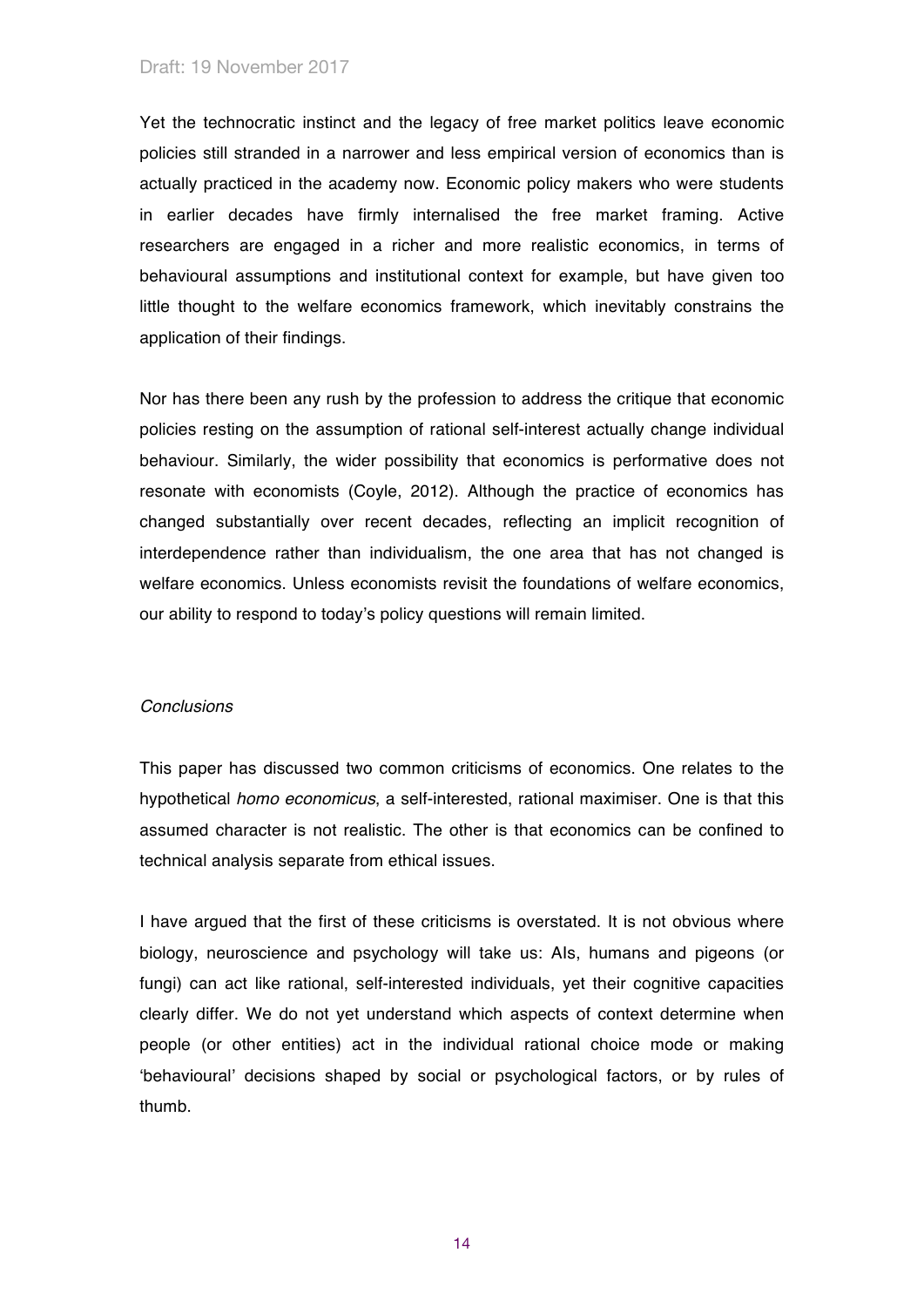What's more, economists are broadly interested and open to this research agenda. To the extent that models make a rational choice assumption, this is increasingly seen as a starting point. Applied economists, who make up the majority of the profession by numbers, are often more than willing to test alternative models of decision-making. This research agenda is congruent with economists' self-image as empiricists and technocrats. Of course, there are exceptions, but testing different models of individual decision-making poses no fundamental issues for policy economists interested in 'what works'.

The second criticism poses a more fundamental challenge to economics. It goes to some deep issues in welfare economics, a field little debated in recent times although making welfare judgements is nevertheless an everyday part of practical economics. Although a sequence of highly distinguished economists from the 1930s on have pointed out a number of logical inconsistencies in the positivist framework that has dominated economics for nearly a century, nevertheless economists have continued to insist on the separability of the positive and the normative, and on the possibility of evaluating policies in a technocratic manner while ruling out interpersonal utility comparisons and relying on the Pareto criterion.

A consequence of ruling out by assumption interdependencies such as social influences on preferences, economies of scale and external costs and benefits has been the embodiment in much economic advice of the conclusions of the first and second welfare theorems: in short, that 'the market', free exchange, will deliver optimal outcomes; and that specific market failures can be identified and corrected. Although government failure certainly exists, it tends to be in the same instances as market failure and for the same reason: because the individual and collective interest diverge.

There were other drivers of the public policy emphasis on 'free markets', political and economic, as well as economic thinking. However, the changing character of modern economies, as well as the tide of events, means it is important to revisit this benchmark. In many digital markets, for instance, there are large externalities and economies of scale, knowledge spillovers are pervasive, and goods are non-rival. Economists need to provide the theoretical and empirical tools for public policy makers to assess these markets.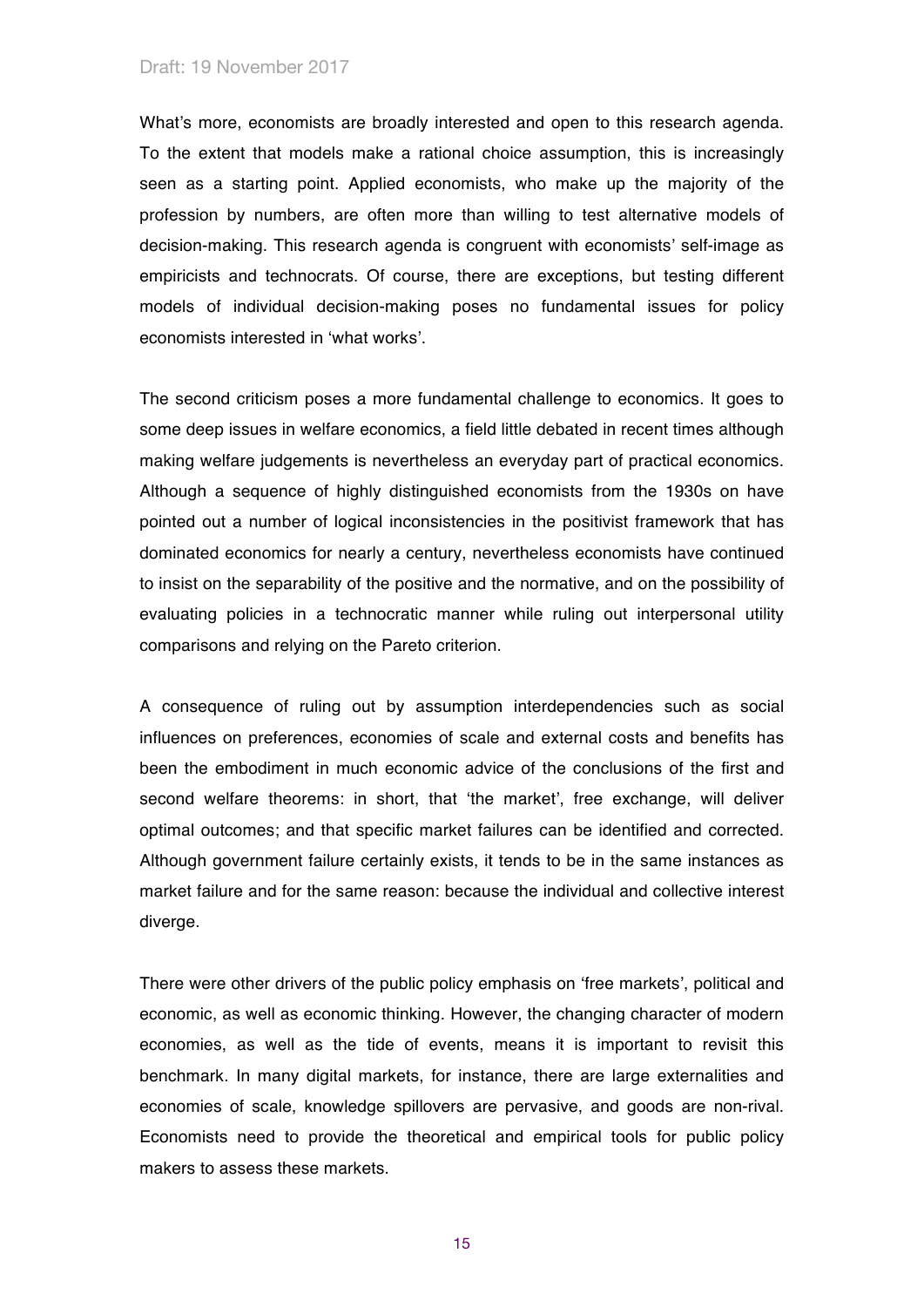Economists have implicitly accepted this in some recent trends in the subject toward the study of interdependencies, such as institutional economics and market design. However, in contrast to the 'is' agenda of understanding how humans make choices in comparable contexts, where critics also have something to learn from research in other disciplines, economists have not engaged with the 'ought' critique. It goes to the fundamentals of economics but this makes engagement all the more important.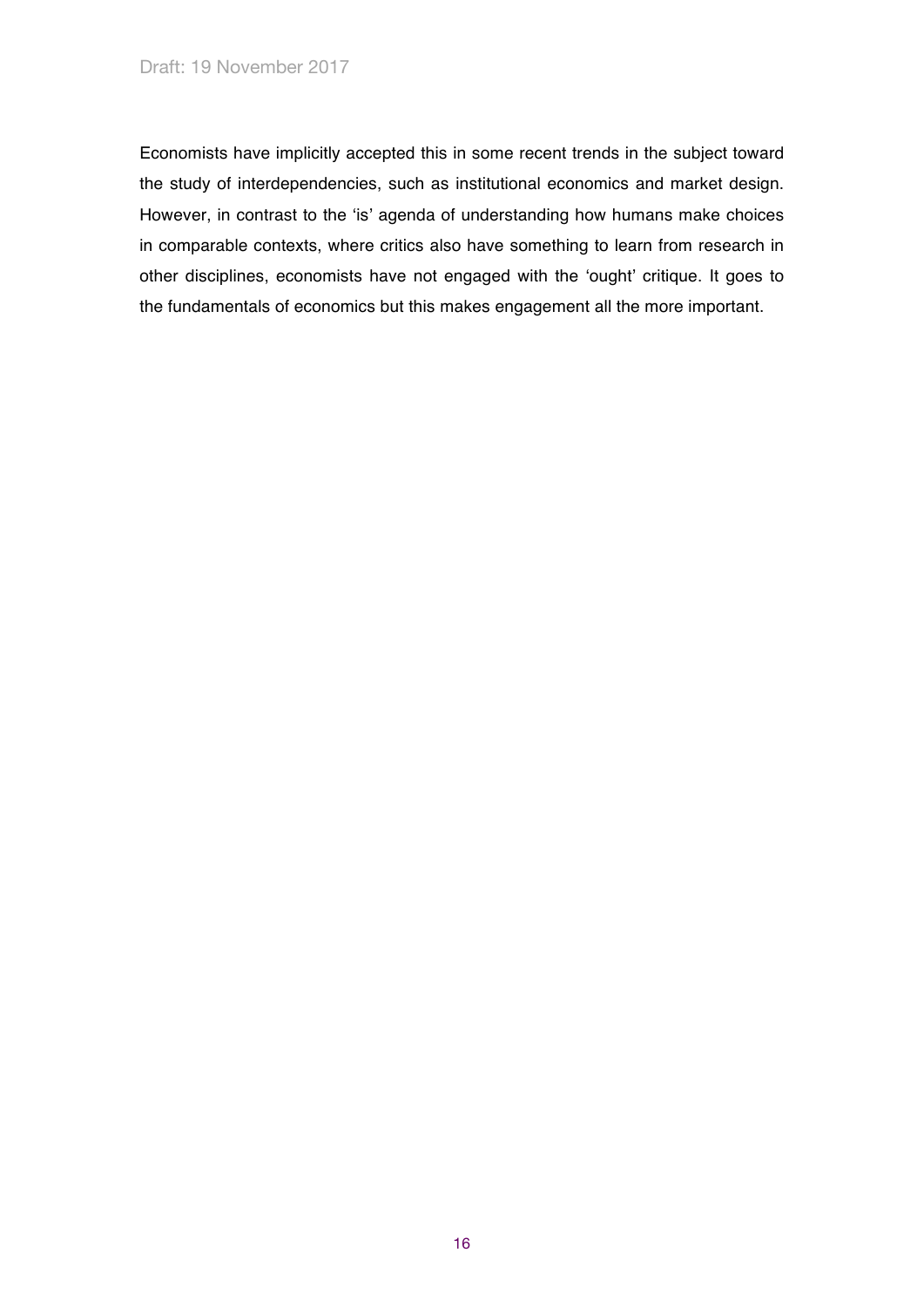# **REFERENCES**

Arrow, K, 'A Difficulty in the Concept of Social Welfare', *Journal of Political Economy,*  Vol. 58, No. 4. (Aug., 1950), pp. 328-346.

Atkinson, A, 'The Strange Disappearance of Welfare Economics', *Kyklos*, 2001, Vol 54, pp 193-206.

Baumol, W.J. 'Community Indifference', *The Review of Economic Studies*, Vol. 14, No. 1. (1946 - 1947), pp. 44-48.

Baumol, W.J., *Welfare Economics and the Theory of the State*, The London School of Economics and Political Science/ Longmans, Green & Co., 1952.

Becker, G.S. 'Irrational Behavior and Economic Theory', *Journal of Political Economy*, Vol 70, No 1, (Feb 1962), pp1-13.

Bergson, A, 'A Reformulation of Certain Aspects of Welfare', *The Quarterly Journal of Economics*, Vol. 52, No. 2. (Feb., 1938), pp. 310-334.

Blaug, M. *The Methodology of Economics: Or How Economists Explain* 5<sup>th</sup> ed 1996 (first pub. 1962) Cambridge University Press.

Bowles, S, *Microeconomics: Behavior, Institutions and Evolution*, Princeton University Press, 2004.

Bowles, S, *The Moral Economy*, Yale University Press (2016).

Chetty, Raj. 2015. "Behavioral Economics and Public Policy: A Pragmatic Perspective." *American Economic Review,* 105(5): 1-33.

Colander, D and R Kupers, *Complexity and the Art of Public Policy*, Princeton University Press (2012).

Coyle, D, *The Soulful Science*, Princeton University Press (2007).

Coyle, D, 'The Public Responsibilities of the Economist', Tanner Lectures in Human Values, Oxford University, 2012.

Coyle, D, *GDP: A Brief But Affectionate History*, Princeton University Press (2014).

David, P.A., 'The Dynamo and the Computer: An Historical Perspective on the Modern Productivity Paradox', *American Economic Review*, 80 (2), 1990, 355-361.

De Waal, F, *Primates and Philosophers: How Morality Evolved*, Princeton University Press, 2006.

Dietz, S & Hepburn, Cameron. 'Benefit-cost analysis of non-marginal clmate and energy projects' *Energy Economics*, Elsevier, vol. 40(C), 2013, pages 61-71.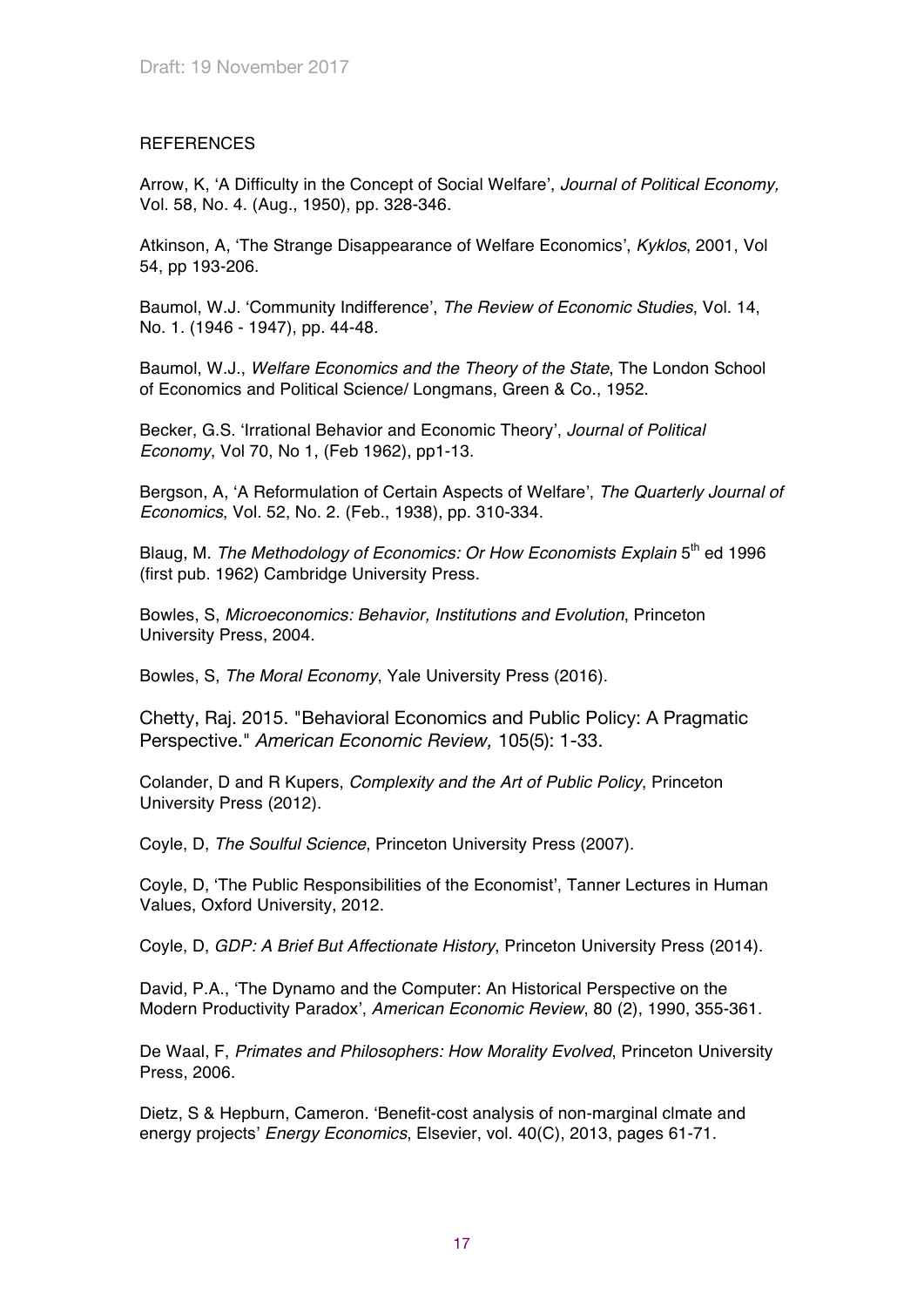Dreze, J and Stern, Nicholas, The theory of cost-benefit analysis, ch. 14, p. 909-989 in Auerbach, A. J. and Feldstein, M. eds., *Handbook of Public Economics*, vol. 2, Elsevier, 1987.

Friedman, M, 'The Methodology of Positive Economics', reprinted in *Essays In Positive Economics* University of Chicago Press, 1966.

Graaff, J de V, *Theoretical Welfare Economics*, Cambridge University Press, 1971.

Hamermesh, D S. 'Six Decades of Top Economics Publishing: Who and How?' *Journal of Economic Literature* 5(1) (2013) pp162-72.

Hammerstein, Peter & Ronald Noë, 'Biological Trade and Markets', *Philosophical Transactions of the Royal Society B*, 2016 371 20150101; DOI: 10.1098/rstb.2015.0101. Published 4 January 2016

Harberger, A.C., 'Three Basic Postulates for Welfare Economics: An Interprative Essay', *Journal of Economic Literature*,Vol. 9, No. 3 (Sep., 1971), pp. 785-797.

Herbranson, W., & Schroeder, J. (2010). 'Are birds smarter than mathematicians? Pigeons (Columba livia) perform optimally on a version of the Monty Hall Dilemma.' *Journal of Comparative Psychology, 124* (1), 1-13.

Hicks, J.R., 'The Foundations of Welfare Economics' *The Economic Journal*, Vol. 49, No. 196. (Dec., 1939), pp. 696-712.

Hurley, S., & Nudds, M. (2006). *Rational Animals?* Oxford: Oxford University Press.

Jackson, Matthew O. and Yariv, Leeat, The Non-Existence of Representative Agents (September 7, 2017). Available at: https://ssrn.com/abstract=2684776 or ttp://dx.doi.org/10.2139/ssrn.2684776

Kaldor, N., 'Welfare Propositions of Economics and Interpersonal Comparisons of Utility', *The Economic Journal*, Vol. 49, No. 195. (Sep., 1939), pp. 549-552.

Kelman, S, 'Cost Benefit Analysis: An Ethical Critique', *Regulation,* January/February 1981, pp33-40.

Kumekawa, I., *The First Serious Optimist*, Princeton University Press, 2017.

Le Grand, J. 'The Theory of Government Failure', *British Journal of Political Science,* (1991) *21*(4), 423-442.

Lo, A, *Adaptive Markets: Financial Evolution at the Speed of Thought*, Princeton University Press, 2017.

Joel Z Leibo et al, 'Multi-agent Reinforcement Learning in Sequential Social Dilemmas', in Proceedings of the 16th International Conference on Autonomous Agents and Multiagent Systems (AAMAS 2017), S. Das, E. Durfee, K. Larson, M. Winikoff (eds.), May 8–12, 2017, Sao Paulo, Brazil,

https://storage.googleapis.com/deepmind-media/papers/multi-agent-rl-in-ssd.pdf